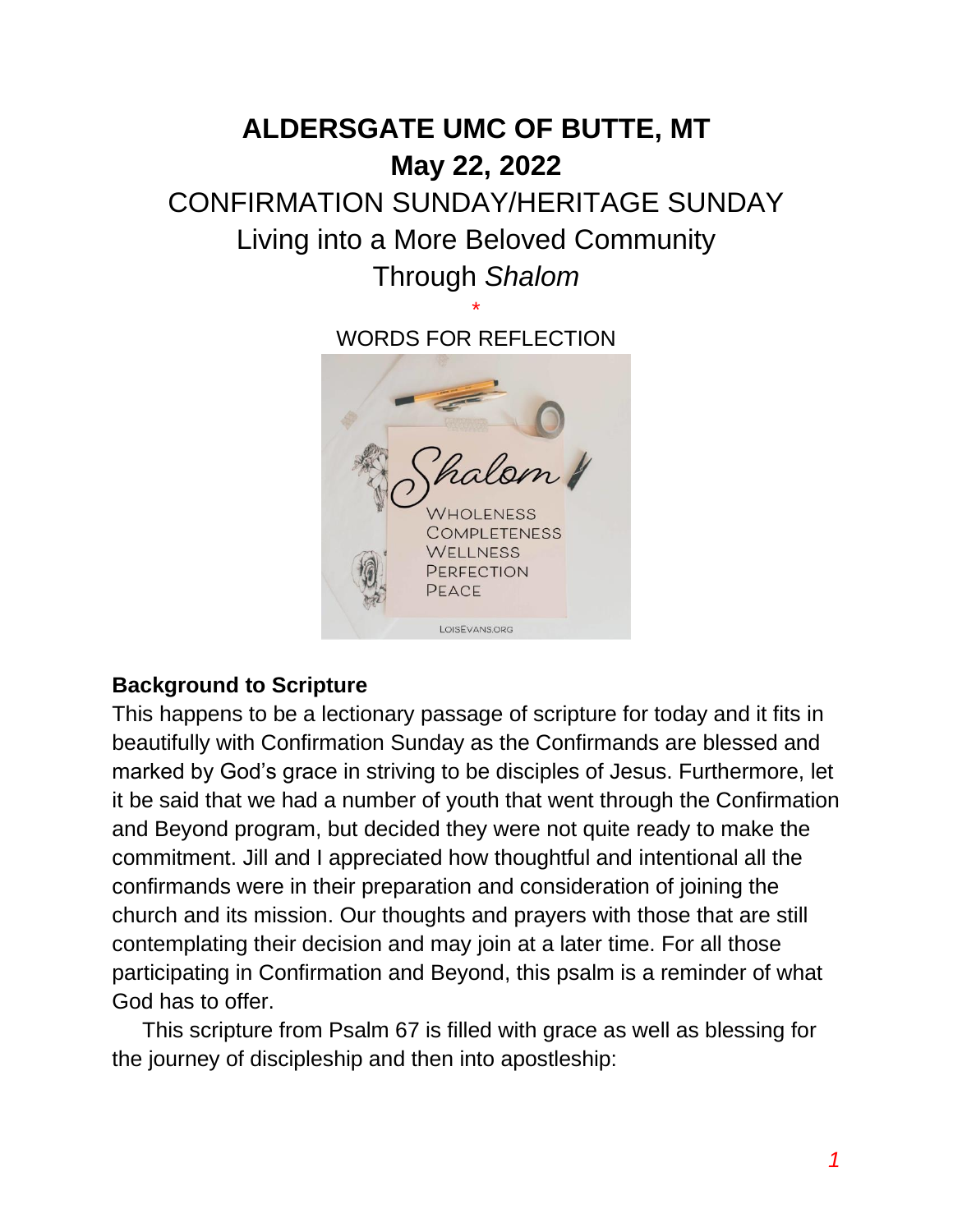## **Scripture Lesson:** Psalm 67 – The Message Bible

 God, mark us with grace and blessing! Smile! The whole country will see how you work, all the godless nations see how you save. God! Let people thank and enjoy you. Let all people thank and enjoy you. Let all far-flung people become happy and shout their happiness because You judge them fair and square, you tend the far-flung peoples. God! Let people thank and enjoy you. Let all people thank and enjoy you. Earth, display your exuberance! You mark us with blessing, O God, our God. You mark us with blessing, O God. Earth's four corners—honor him!

The Word of God for the People of God. **Thanks be to God!** 

**Message** *Shalom* Pastor Matthias Krier

I took a confirmation class one time to a Shabbat Service in a Rabbi's home some years ago. I will never forget the feeling of that night … a feeling of tradition and the greeting Shabbat Shalom meant something. I knew it was a special and a sacred greeting on their Sabbath which is Friday night sundown to Saturday night sundown. The Rabbi greeted us at the door and with a big smile said, "*Shabbat Shalom*."

 We proceeded into the evening sharing the ritual of what they do each Friday night with family and friends in the sharing of scripture, prayers, food and fellowship.

When Jews say "Shabbat shalom – **Sabbath peace**" to family and friends after a draining work week, they mean far more than "have a peaceful and restful day." What they are really saying is: *May you be restored to wholeness on the blessed Sabbath!*

One translation of the word salvation, by the way, is *wholeness.* May we be restored to wholeness in a world where there is so much in the way of turmoil, violence, abuse, chaos and fear for a multitude of things. May we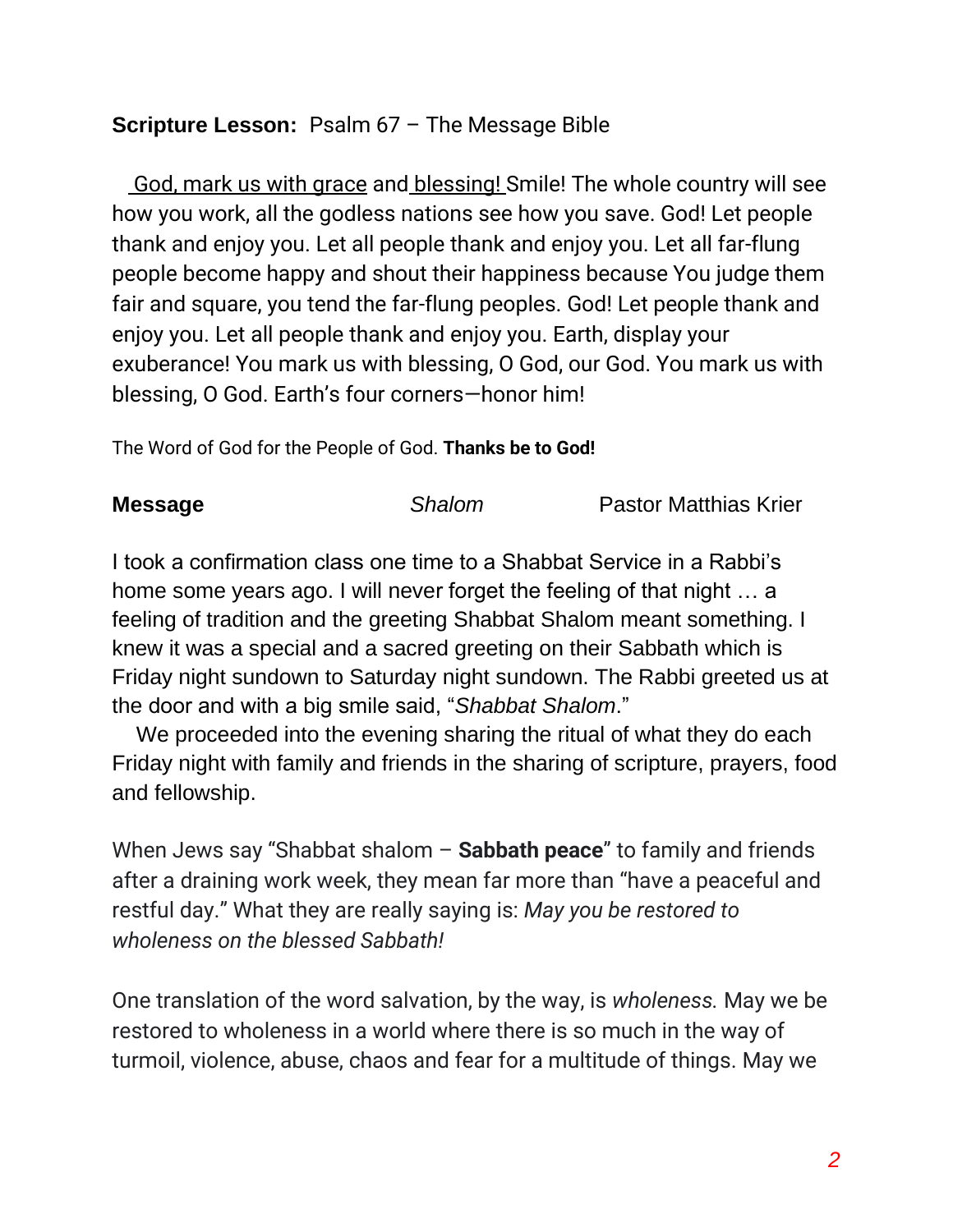be restored to wholeness on our Sabbath which is Sunday, the day Mary Magdalene and the disciples found the tomb empty.

I suspect that on that first Easter morning when not only was the tomb empty, so were the disciples. In other words, not only were the followers of Jesus feeling as empty as the tomb, they were no doubt sick with grief, sadness and even anger that their Master was crucified. I suspect that they were numb and maybe even paralzyed with grief!

I also suspect that some of them in the midst of their grief, sadness and no doubt fear, remembered these words from John 14:27 that we heard sung from the choir in their anthem a few minutes ago:



This is Shalom. Deep peace from Yeshua. Salam is an Arabic word closely associated with Shalom which goes beyond this deep peace. This deep peace from God moves us to go beyond ourselves to love as Jesus loved bringing not only peace, but justice so that we can somehow and in some way live in harmony with one another. Hear these words from Kawa Kerami:

# **The Power of Shalom/Salam**

The power that ends violence, erodes injustice, silences social disruption, melts hostility, greed, and vice, stirs solidarity, resonates love and harmony, and advocates a free, plural world is the power of Salam.  $-$  Kawa Kerami